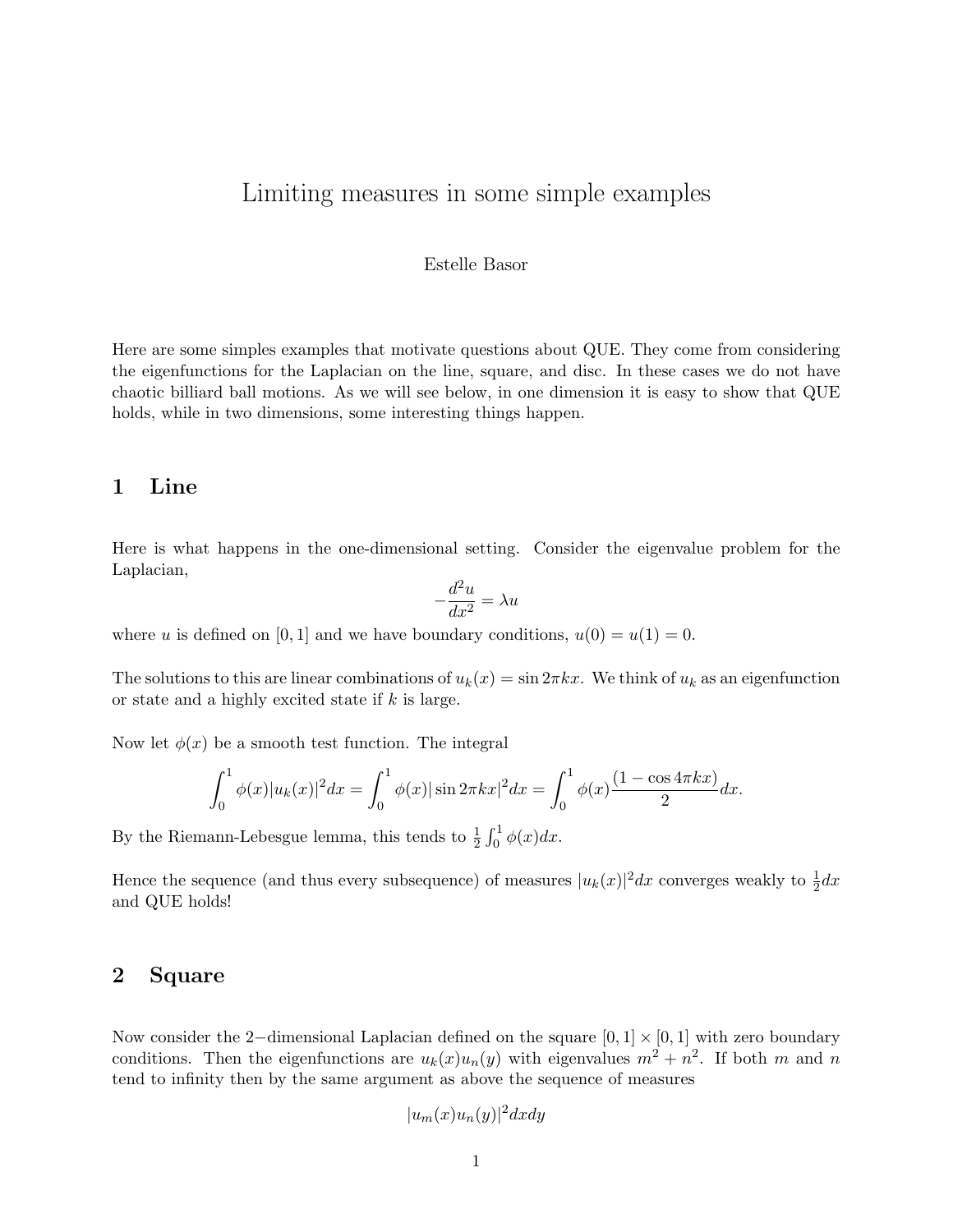converges weakly to  $\frac{1}{4}dxdy$ . However, if  $m=1$  and n tends to infinity then we have convergence to 1  $\frac{1}{2}\sin^2(y)dxdy$ . Clearly this does not converge to a constant times Lebesgue measure. This is not inconsistent with QUE since for a square we do not have chaotic billiard ball motion with unstable orbits. However, the measure here with the factor of  $\sin^2 y$  term is not so unlike the bouncing ball modes of the Bunimovich stadium and gives a hint as to the behavior of the eigenstates for the stadium.

For the square, it also happens that sometimes we do not have convergence for every subsequence of eigenfunctions and their corresponding measures. Just modify the above example so that the values of  $m$  vary between 1 and 2 and  $n$  tends to infinity.

#### 3 Disc

.

For a disc of radius one, the corresponding Laplacian has eigenfunctions in polar coordinates

$$
C_{n,m} \sin n\theta J_n(\rho_{n,m}r) \quad \text{or} \quad C_{n,m} \cos n\theta J_n(\rho_{n,m}r)
$$

where  $J_n$  is the Bessel function of order n and the parameters  $\rho_{n,m}$  are roots of  $J_n$  and  $C_{n,m}$  is a normalizing constant so that these eigenfunctions have constant norm. (We did not need to do this in the line and square cases since the norms were already constant.) Let  $\phi(r, \theta)$  be a test function. Then, for example, consider the integral

$$
C_{n,m}^2 \int_0^{2\pi} \int_0^1 \phi(r,\theta) |\cos(n\theta) J_n(\rho_{n,m}r)|^2 r dr d\theta.
$$

Let us look at the case where  $n = 0$  and where we indicate  $\rho_{0,m}$  by  $\rho_m$ , and  $C_{0,m}$  by  $C_m$ . Then we have

$$
C_m^2 \int_0^{2\pi} \int_0^1 \phi(r,\theta) |J_0(\rho_m r)|^2 r dr d\theta.
$$

From the asymptotics of the Bessel function we know that if  $x$  is large then

$$
J_0(\rho r) \sim \sqrt{\frac{2}{\pi x}} (\cos(x - \frac{\pi}{4}))
$$

If we proceed heuristically and substitute this into the above integral, then we have

$$
\frac{2C_m^2}{\pi \rho_m} \int_0^{2\pi} \int_0^1 \phi(r,\theta) (\cos^2(\rho_m r - \frac{\pi}{4})) dr d\theta.
$$

Now it is known that  $C_m^2 = \frac{2}{J_1(\rho)}$  $\frac{2}{J_1(\rho_m)^2}$  and using the similar asymptotics for  $J_1$  and the Riemann-Lebesgue lemma we can conclude that if  $m$  tends to infinity this sequence of measures converges weakly to a constant times  $dr d\theta$ , which is not Lebesgue measure.